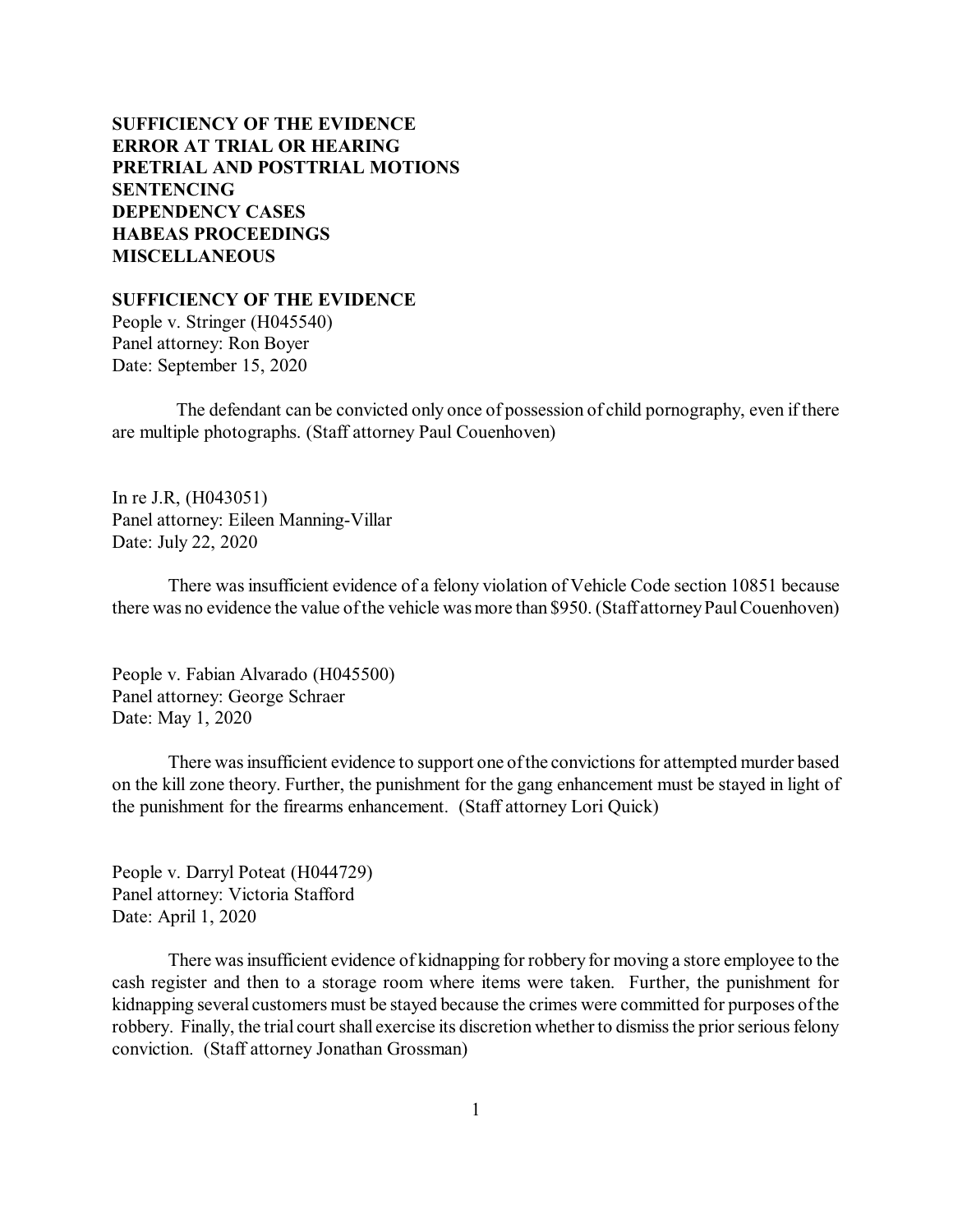## <span id="page-1-0"></span>**ERROR AT TRIAL OR HEARING**

People v. Monica Martinez (H046164) Staff attorney: Lori Quick Date: December 30, 2020

Appellant was convicted of violating Insurance Code section 1814 for violating title 10, section 2076 of California Code of Regulations. The court declared in a published decision that section 2076 violated the First Amendment right to free speech and thus the conviction was invalid.

People v. Brad Ascona (H045676) Panel attorney: Stephen Bedrick Date: December 10, 2020

Hearsay evidence admitted through the firearms expert violated the confrontation clause and required reversal of three of the convictions. (Staff attorney William Robinson)

People v. Nathaniel Reichert (H045044 Staff attorney: Anna Stuart and Jonathan Grossman Date: July 31, 2020

A great bodily injury enhancement cannot attach to batterywith serious bodily injury because gbi is an element of the offense.

People v. Galen Underwood (H043502) Panel attorney: Patricia Lai Date: June 25, 2020

The court lacked the authority to change the jury's verdict to a different offense. (Staff attorney Paul Couenhoven)

People v. Demie Sample (H047058) Panel attorney: Rudy Alejo Date: May 12, 2020

Appellant was charged with attempting to dissuade a witness to call law enforcement based in part on telling the witness not to call her family. The court deleted language concerning reporting to law enforcement in the jury instruction. Since the jury could have acquitted appellant of the crime based on him only dissuading her from reporting it to her family, the instructional error was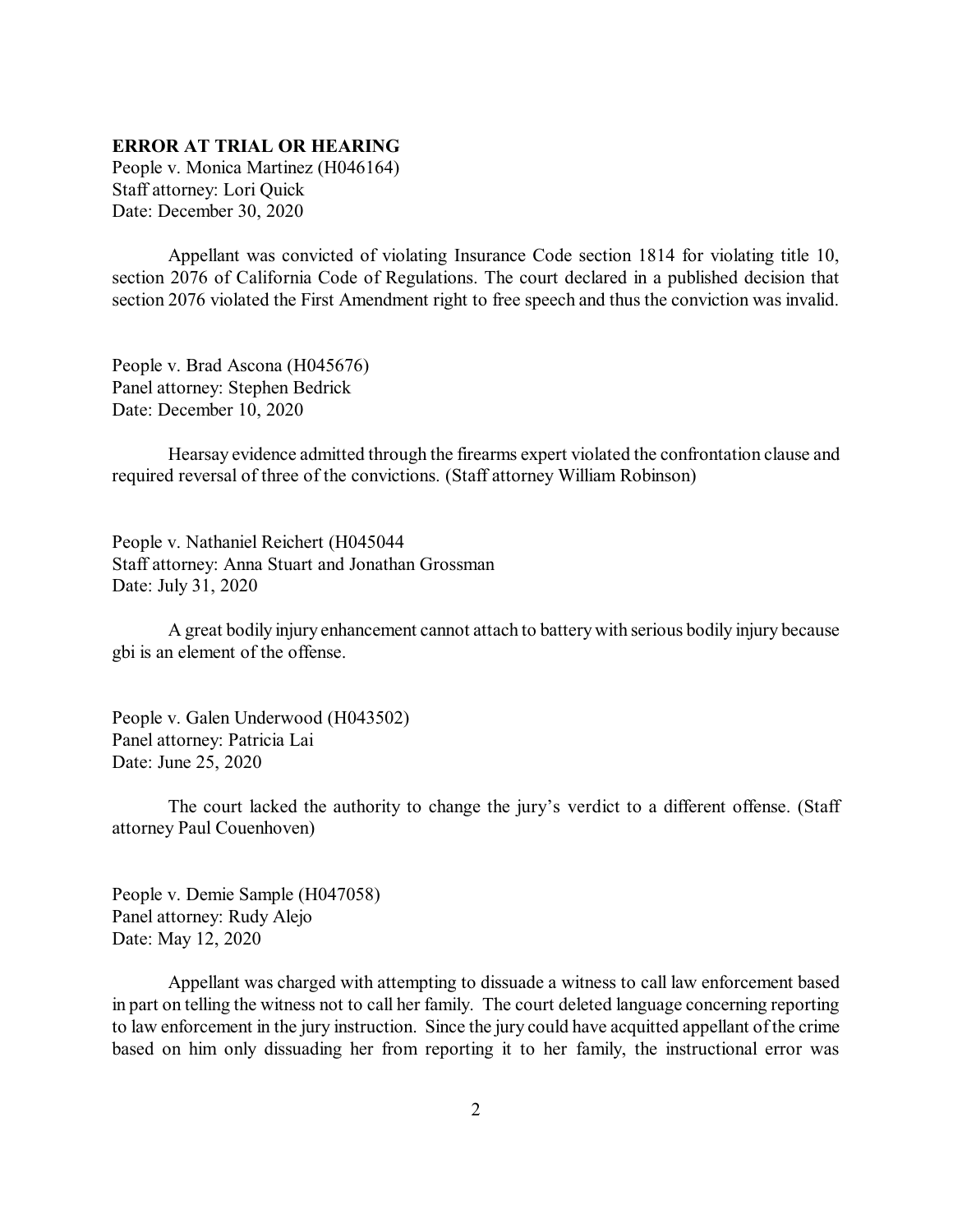<span id="page-2-0"></span>prejudicial. Further, the prison prior must be dismissed in light of Senate Bill No. 136. (Staff attorney Jonathan Grossman)

People v. Garcia et al. (H043870) Panel attorneys: Ed Haggerty (Garcia), Meribeth Halloran (Austin) Date: March 6, 2020

In a published decision, the court of appeal held that the jury instruction on the felonymurder special circumstance was erroneous because it permitted, as argued by the prosecution, the jury to find Austin to be an actual killer when he supplied duct tape to the one who killed the victim. Use of a record of conviction to prove the predicate offenses of a gang enhancement can violate the right to confrontation because a record of conviction can be used to prove nothing more than the bare fact of the conviction. (*Kirby v. United States* (1899) 174 U.S. 47.) In the unpublished portion of the opinion, the court decided a ten year gang enhancement cannot be added to an indeterminate term. Finally, the matters must be remanded to dismiss the prison prior in light of Senate Bill No. 136 and for the superior court to exercise its discretion whether to dismiss the prior serious felony conviction under Senate Bill No. 1393. (Staff attorney Paul Couenhoven)

### **PRETRIAL AND POSTTRIAL MOTIONS**

People v. Rubi Garcia (H047574) Panel attorney: Scott Handleman Date: December 30, 2020

The court erred in making factual findings in summarily denying a petition to vacate the murder conviction under S.B. 1437. (Staff attorney William Robinson)

People v. Benny Olivencia (H047319) Panel attorney: Gene Vorobyov Date: December 17, 2020

The trial court erred in ruling that S.B. 1437 was unconstitutional.(Staff attorneyLoriQuick)

People v. Manuel Madril (H047525) Panel attorney: Jeffrey Kross Date: December 15, 2020

Appellant properly pled for relief under S.B. 1437, and so the denial of an order to show cause was reversed. (Staff attorney Paul Couenhoven)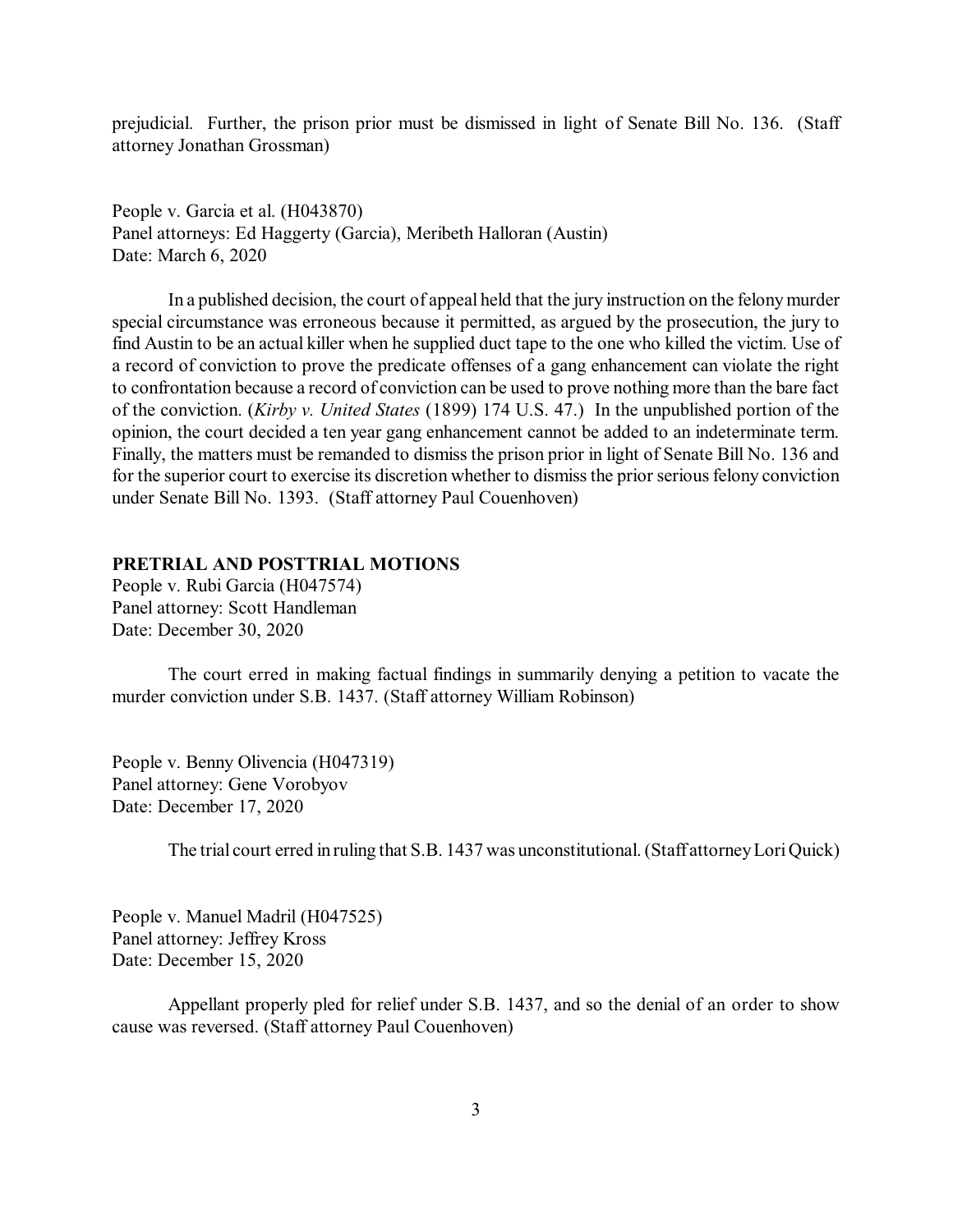People v. Edmundo Pulido (H047751) Panel attorney: Richard Fitzer Date: December 8, 2020

The court erred in ruling a prima facie case for relief had not been made for relief under under S.B. 1437. (Staff attorney Jonathan Grossman)

People v. Eugene Ballance (H047696) Panel attorney: Michael McCormick Date: October 20, 2020

The trial court erred in denying an order to show cause for a petition under S.B. 1437 to vacate the murder conviction based on its own factual findings. (Staff attorney William Robinson)

People v. Leo Quintos (H047591) Panel attorney: Rachel Varnell Date: October 6, 2020

The trial court erred in denying an order to show cause for a petition under S.B. 1437 to vacate the murder conviction based on its own factual findings. (Staff attorney William Robinson)

People v. Tera Lynn Patrick (H047628) Staff attorney: Jonathan Grossman Date: October 6, 2020

The trial court erred in denying an order to show cause for a petition under S.B. 1437 to vacate the murder conviction based on its own factual findings.

People v. Miguel Gonzalez (H047079) Panel attorney: J. Wilder Lee Date: October 2, 2020

The court abused its discretion in denying a petition to modify his three strikes sentence under Proposition 36 because it considered whether the defendant would be unsuitable for parole at the time of the hearing instead of the time of his expected release. (Staff atttorney Jonathan Grossman)

People v. Alfred Johnson (H047033) Panel attorney: Alissa Bjerkhoel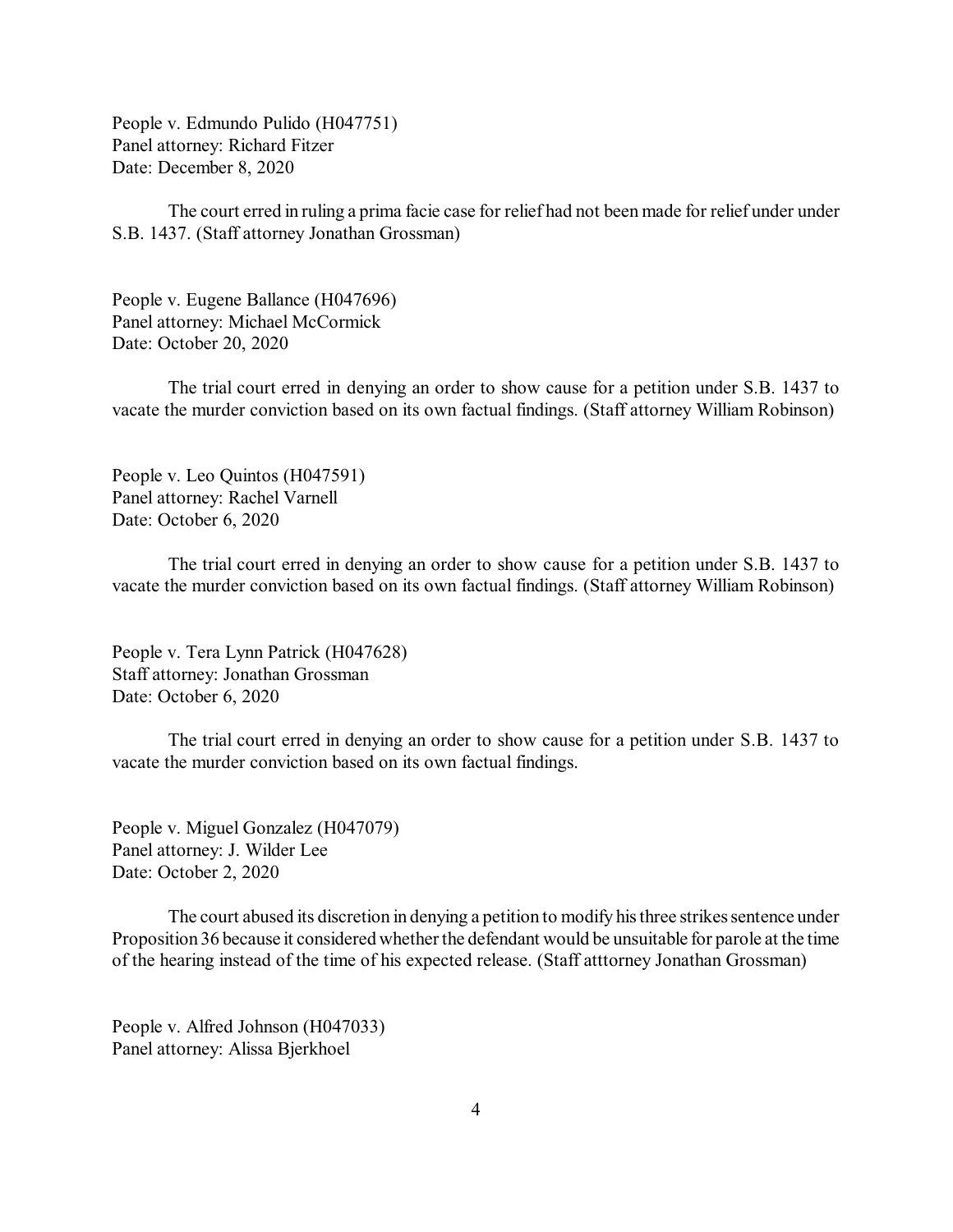Date: September 18, 2020

The trial court erred in denying an order to show cause for a petition under S.B. 1437 to vacate the murder conviction based on its own factual findings. (Staff attorney Anna Stuart)

People v. Ratha Seth (H047307) Staff attorney: Jonathan Grossman Date: August 27, 2020

S.B. 1437 is constitutional.

People v. Forrest Brownton (H045628) Panel attorney: Michael Allen and Hilda Scheib Date: August 26, 2020

There was an in camera hearing held pursuant to *Pitchess v. Superior Court* (1974) 11 Cal.3d 531. The court of appeal reviewed the sealed transcript and decided the trial court erred in how it held the hearing. (Staff attorney Patrick McKenna)

People v. Damian Vindiola (H045815) Panel attorney: Jean Marinovich Date: August 26, 2020

The matter was remanded to the superior court to determine if the defendant should be offered mental health diversion in light of *People v. Frahs* (2020) 9 Cal.5th 618. (Staff attorney William Robinson)

People v. Alberto Contreraz (H045787) Staff attorney: Lori Quick date: August 21, 2020

In a published decision, the court of appeal held that the defendant was entitled to remand to give the superior court the opportunity to exercise its discretion whether to strike the firearms enhancement under S.B. 620. The *Estrada* rule applied to the defendant who was on probation with execution of sentence suspended when S.B. 620 went into effect.

People v. Micah Sullivan (H044277) Panel attorney: Brian McComas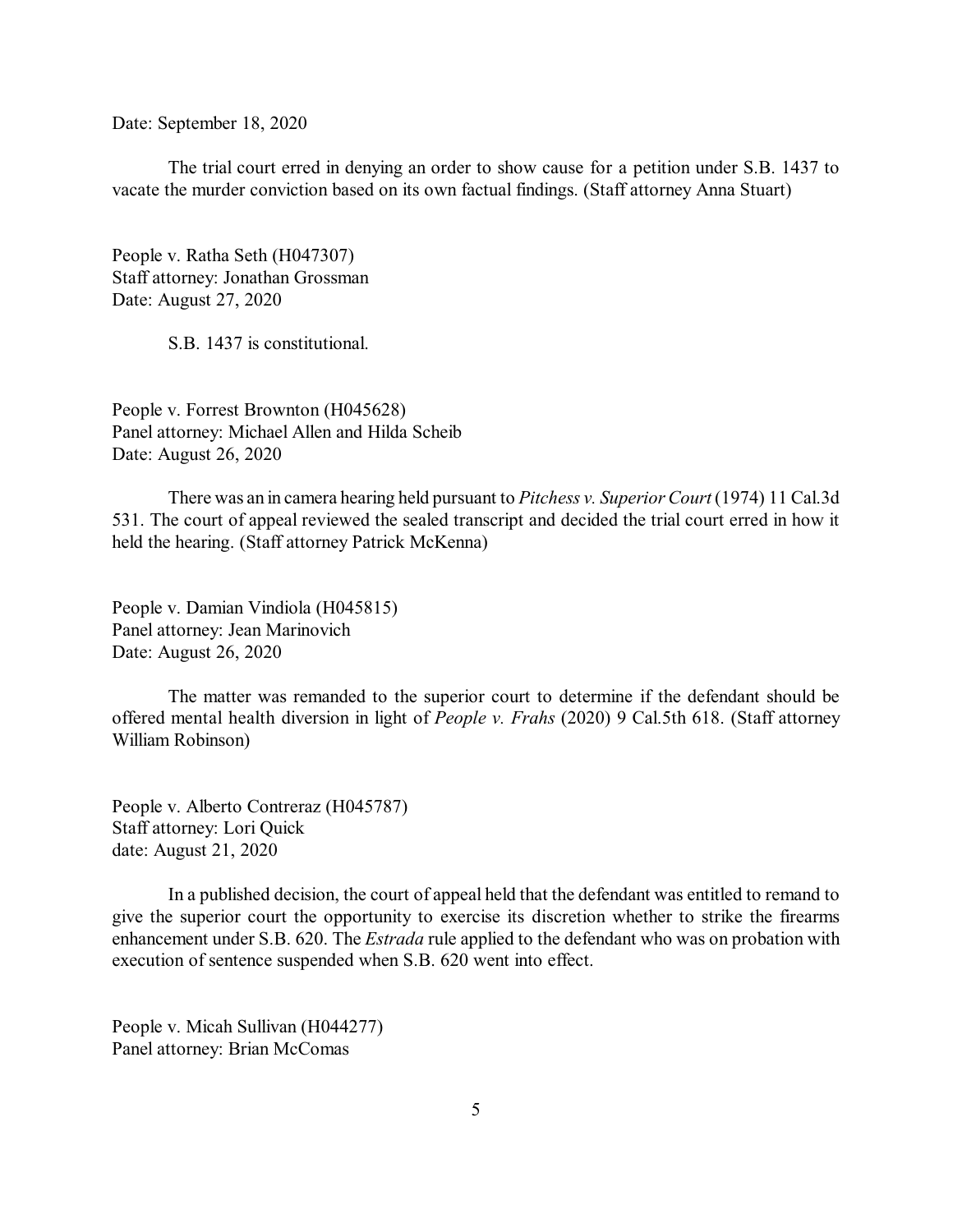Date: August 21, 2020

The matter was remanded to the superior court to determine if the defendant should be offered mental health diversion in light of *People v. Frahs* (2020) 9 Cal.5th 618. (Staff attorney Jonathan Grossman)

People v. Salvador Plasencia (H047043) Panel attorney: GeneVorobyov Date: August 20, 2020

The trial court erred in denying an order to show cause for a petition under S.B. 1437 to vacate the murder conviction based on its own factual findings. (Staff attorney William Robinson)

In re Kalvin Ung (H048152) Attorneys: Sarah Wheatley and Carson White Date: August 10, 2020

The defendant was accused of stealing a large some of money by use of computers. He then violated the conditions of his bail, including allegedly arranging to steal more money by use of computers. He was remanded with no bail. Although bail can be denied to protect public safety, the court of appeal held this did not include protecting the public from property crimes. (SDAP was not involved in this matter)

People v. Shawn Case (H045876) Panel attorney: Michael Allen Date: August 6, 2020

The court of appeal decided that the defendant was entitled to remand to give the superior court the opportunity to exercise its discretion to strike a drug trafficking prior. The *Estrada* rule applied to the defendant who wasserving a split sentence and on mandatory supervision under Penal Code section 1170(h) when the new law went into effect. (Staff attorney Jonathan Grossman)

People v. Johnny Martinez (H047303) Panel attorney: Richard Fitzer Date: July 16, 2020

S.B. 1437 is constitutional. (Staff attorney Lori Quick)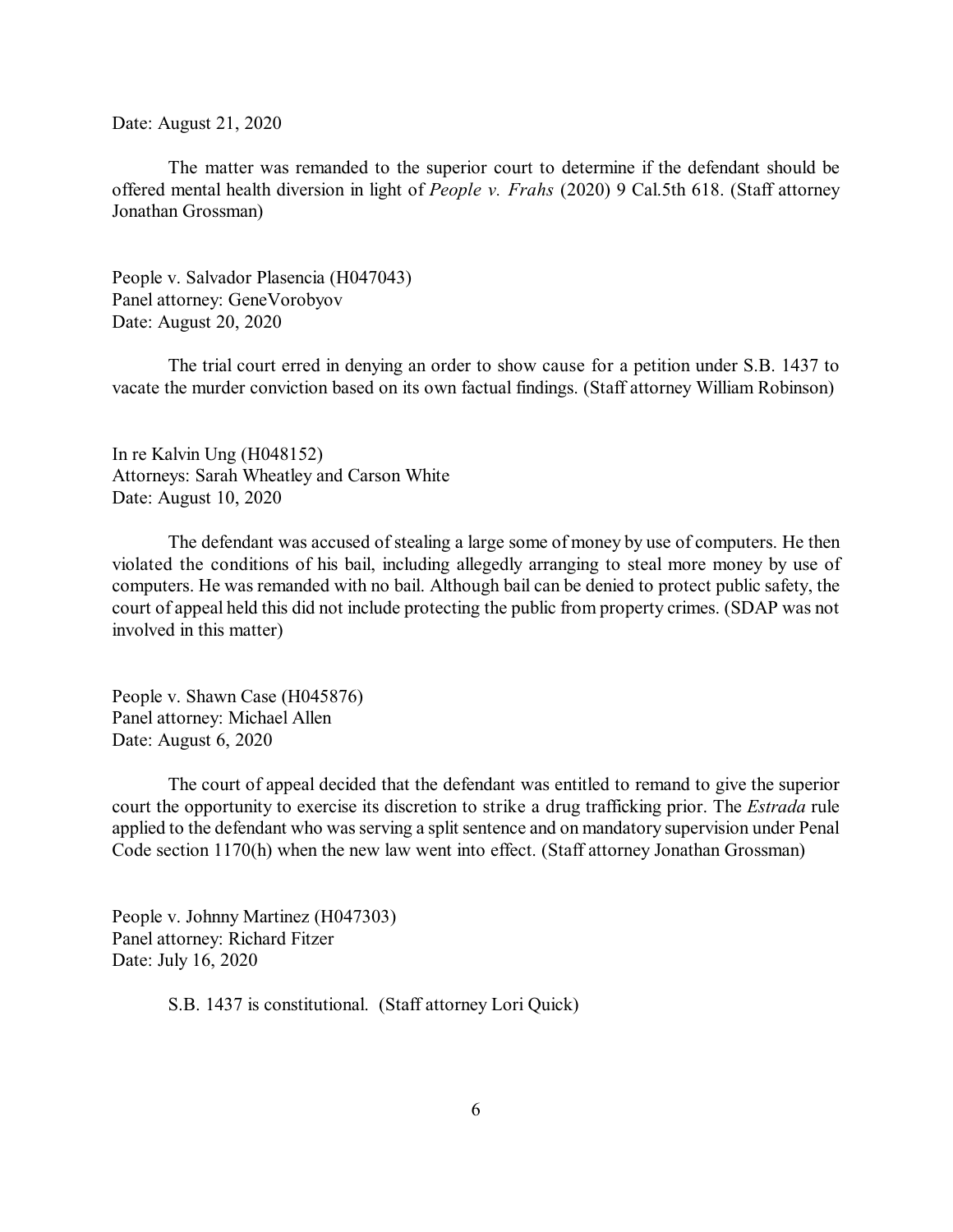People v. Malik Alaybue (H047221) Panel attorney: Michael Sampson Date: June 25, 2020

The Sixth District decided in a published opinion that S.B. 1437 was constitutional. (Staff attorney William Robinson)

People v. Francisco Garcia (H046676) Panel attorney: Suzanne Morris Date: June 12, 2020

An officer stopped appellant's car because of tinting of the rear brake lights. However, the officer was unable to state if the brake lights failed to illuminate as brightly as required by law. Accordingly, the denial of the motion to suppress evidence was reversed. (Staff attorney Jonathan Grossman)

People v. Alejandro Hernandez-Delgado (H047257) Panel attorney: James Thomson Date: May 1, 2020

Appellant moved for disclosure of confidential juror information in order to investigate an allegation of juror misconduct based on alleged expressions of racism toward appellant by a juror. The superior court denied the request. The court of appeal reversed, deciding this was good cause for disclosure. (Staff attorney Jonathan Grossman)

People v. Raul Guerrero (H041900, S253405) Panel attorney: Randall Conner Date: April 30, 2020

The California Supreme Court held that a defendant possessing separate stolen identification and forged instruments together at the same time does not bar him from a sentence reduction under Proposition 47. (Staff attorney William Robinson)

In re M.R. (H044429) Panel attorney: Kathleen Sherman Date: February 20, 2020

Trial counsel was ineffective for failing to move to exclude the minor's involuntary statements. The interrogating officer told the minor she was not interested in getting him in trouble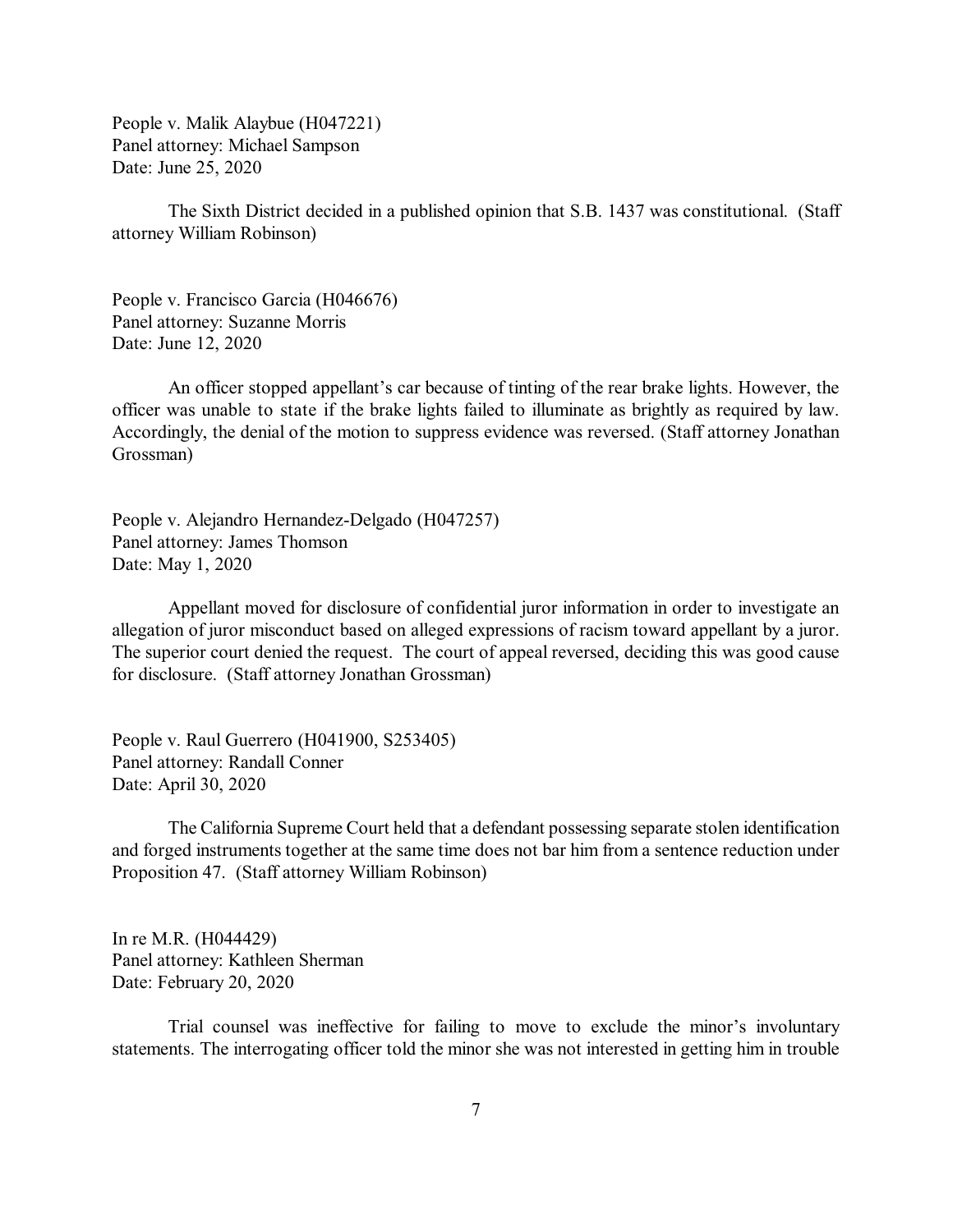but wanted to know about the roles of the confederates. (Staff attorney William Robinson)

#### **SENTENCING**

People v. Jose Barillas (H045024) Panel attorney: Jeffrey Glick Date: December 17, 2020

There was insufficient evidence to order appellant be tested for the HIV virus. (Staff attorney Lori Quick)

People v. James Henderson (H046281) Panel attorney: Matthew Alger Date: December 17, 2020

A parole revocation fine cannot be imposed for a sentence of life without parole. (Staff attorney Patrick McKenna)

People v. Juan Salazar (H047530) Panel attorney: Shannon Chase Date: December 15, 2020

The matter had been remanded for the trial court to exercise its new discretion whether to strike the firearms enhancement. On remand, the court denied the motion based on an inaccurate description of the facts of the case. Accordingly, the court abused its discretion. (Staff attorney William Robinson)

People v. Merlin Jones (H046461) Panel attorney: Victoria Stafford Date: November 25, 2020

The matter was remanded so that the superior court could exercise its discretion whether to strike the prior serious felony conviction under Senate Bill No. 1393. Further, the defendant was entitled to additional presentence credits. (Staff attorney Jonathan Grossman)

In re R.R. (H047686) Panel attorney: Sangeeta Sinha Date: November 23, 2020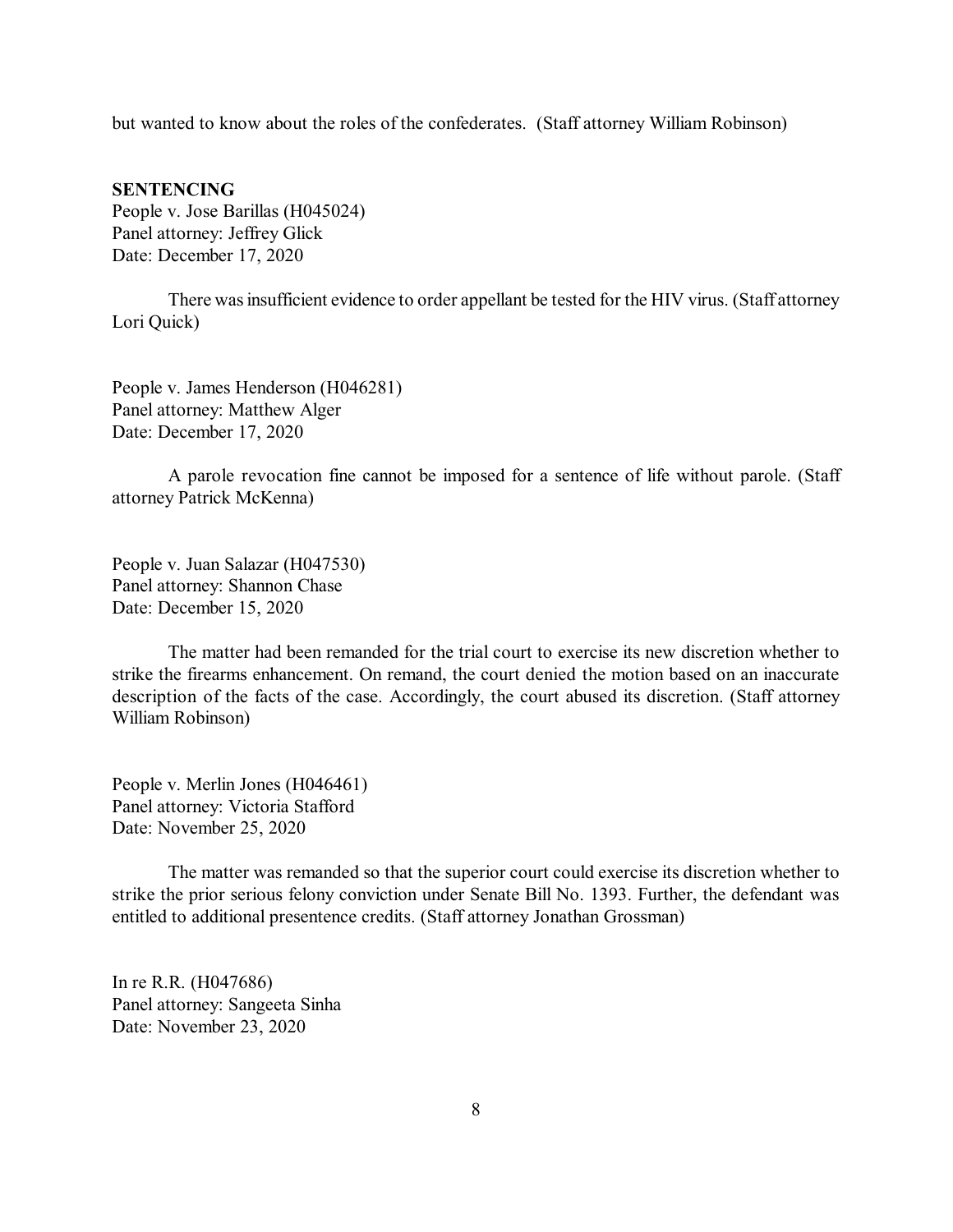The minor possessed a concealed firearm and ammunition. The Court of Appeal agreed that the electronic search condition as worded was unreasonable. (Staff attorney William Robinson)

People v. John Detches (H045896) Panel attorney: Frank McCabe Date: November 20, 2020

The matter was remanded so that the superior court could exercise its discretion whether to strike the prior serious felony conviction under Senate Bill No. 1393. (Staff attorney Patrick McKenna)

In re A.O. (H047583) Panel attorney: Sidney Hollar Date: November 20, 2020

The matter was remanded for the court to determine whether the adjudication for receiving stolen property was a felony or misdemeanor. (Staff attorney Paul Couenhoven)

People v. Michael Atwell (H047618) Panel attorney: Lise Breakey Date: November 20, 2020

The matter was remanded so that the superior court could exercise its discretion whether to strike the prior serious felony conviction under Senate Bill No. 1393. (Staff attorney Lori Quick)

People v. Lara (H046775) Panel attorney: Matthew Alger Date: November 20, 2020

Appellant was incorrectly sentenced because a violation of Penal Code section 288, subdivision  $(c)(1)$  is not governed by section 667.6. Further, he was entitled to additional presentence credits. (Staff attorney Anna Stuart)

People v. Noe Quintero (H045232) Panel attorney: Jeffrey Glick Date: November 19, 2020

The matter was remanded for the trial court to correctly calculate penalty assessments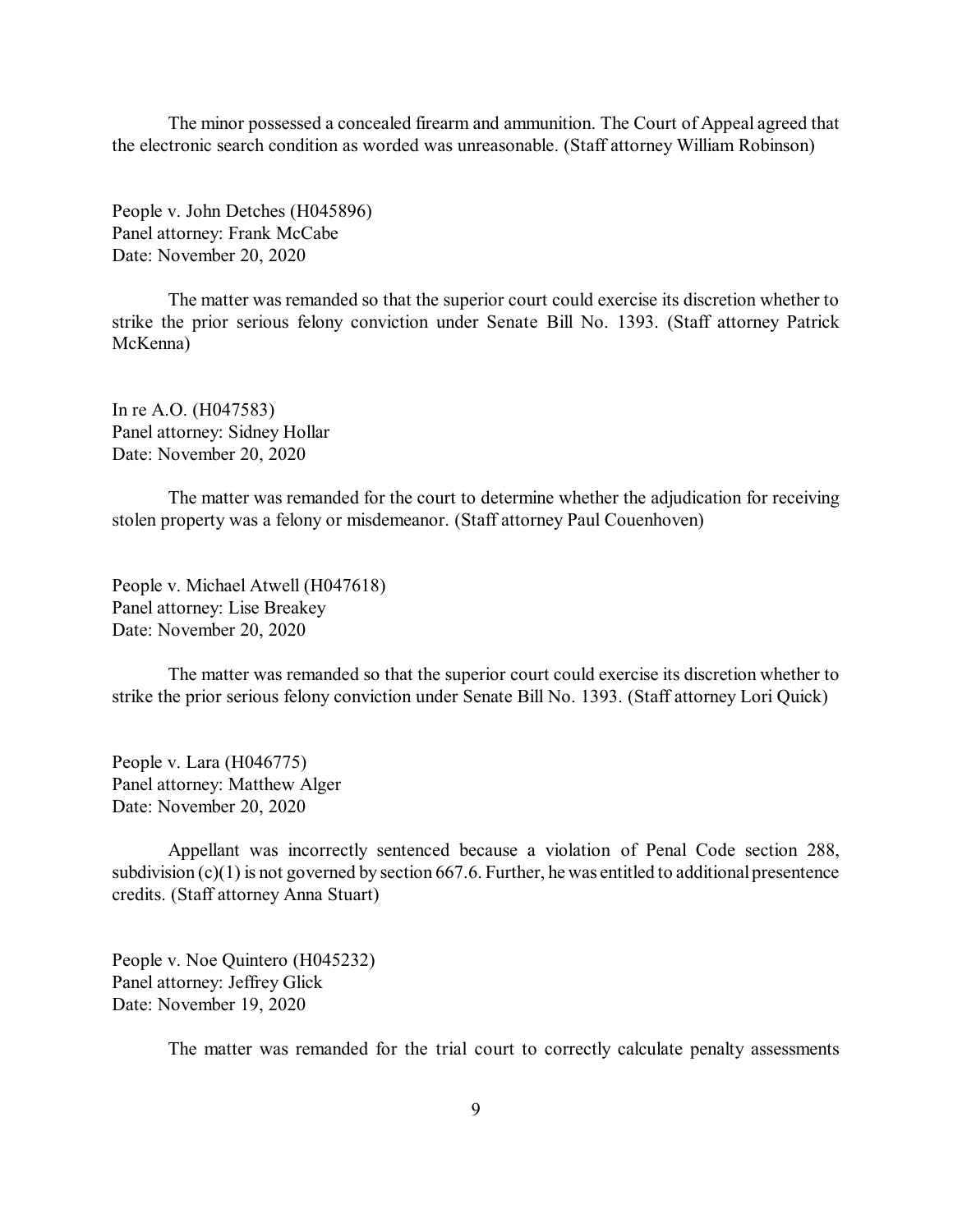attached to fines. (Staff attorney Patrick McKenna)

People v. Ricardo Espana (H046062) Staff attorney: Jonathan Grossman Date: November 19, 2020

The matter must be remanded to dismiss the prison prior in light of Senate Bill No. 136 and to give the court the opportunity to exercise its discretionwhether to strike the firearms enhancement under S.B. 620.

People v. Antonio Vargas (H047436) Staff attorney: Lori Quick Date: November 17, 2020

The matter was remanded so that the superior court could exercise its discretion whether to strike the prior serious felony conviction under Senate Bill No. 1393.

In re C.O. (H047274) Panel attorney: Jennifer Bruno Date: November 16, 2020

The matter was remanded for the court to determine if a stalking count was a felony or misdemeanor. Further, a condition not to possess pornography was unconstitutionally vague. (Staff attorney Jonathan Grossman)

People v. Gustavo Lopez (H046618) Staff attorney: Lori Quick Date: November 13, 2020

In a published decision, the court decided a statute can be applied retroactively when the defendant is on mandatory supervision.

People v. Perry Rush (H045678) Panel attorney: Kevin Lindsley Date: November 9, 2020

The matter was remanded because the trial court failed to pronounce judgment on some of the counts. (Staff attorney Patrick McKenna)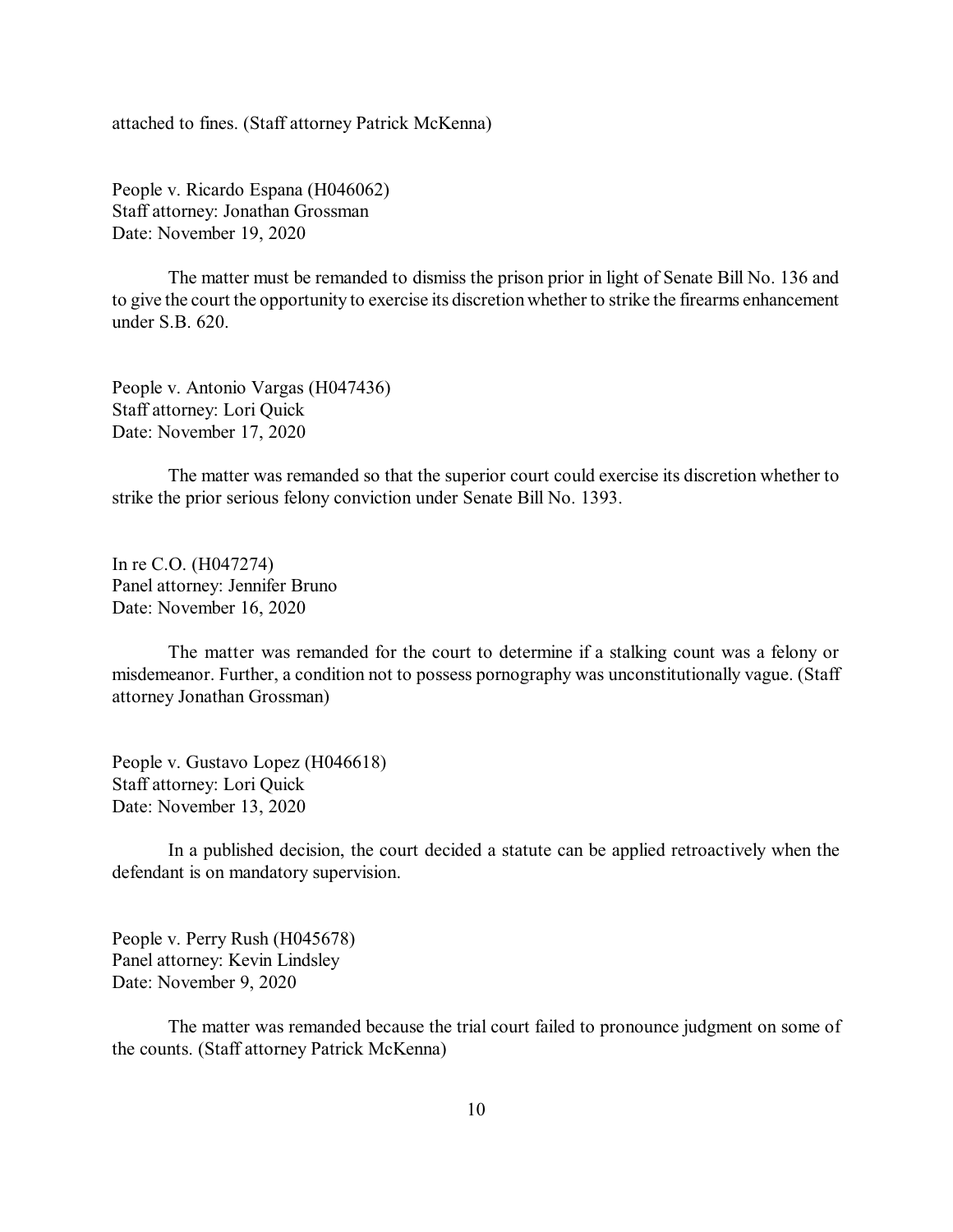People v. Danny Peralez (H046144) Panel attorney: Jeffrey Glick Date: November 3, 2020

The matter was remanded so that the superior court could exercise its discretion whether to strike the prior serious felony conviction under Senate Bill No. 1393. (Staff attorney Lori Quick)

People v. Sean Pelton (H046957) Panel attorney: Nicholas Seymour Date: October 29, 2020

The matter must be remanded to dismiss the prison prior in light of Senate Bill No. 136. (Staff attorney Jonathan Grossman)

People v. Brett Jones (H046958) Staff attorneys: Marc McKenna Date: October 28, 2020

There was insufficient evidence to support a prior strike conviction based on the elements test described in *People v. Gallardo* (2017) 4 Cal.5th 120. (Staff attorney Paul Couenhoven)

People v. Raymond Merritt (H046069) Panel attorney: Alissa Bjerkhoel Date: October 5, 2020

The matter was remanded so that the superior court could exercise its discretion whether to strike the prior serious felony conviction under Senate Bill No. 1393. (Staff attorney Jonathan Grossman)

People v. Brandon Keen (H046654) Panel attorney: Michael Sampson Date: September 25, 2020

Appellant's admission of his prior convictions after a jury trial was invalid because he was not advised of his rights to a jury trial on the priors. Further, the punishment for possession of a weapon in prison must be stayed in light of the punishment for assault with a weapon. Finally, one of the serious felony priors could not be imposed because it was not brought and tried separately. (Staff attorney Jonathan Grossman)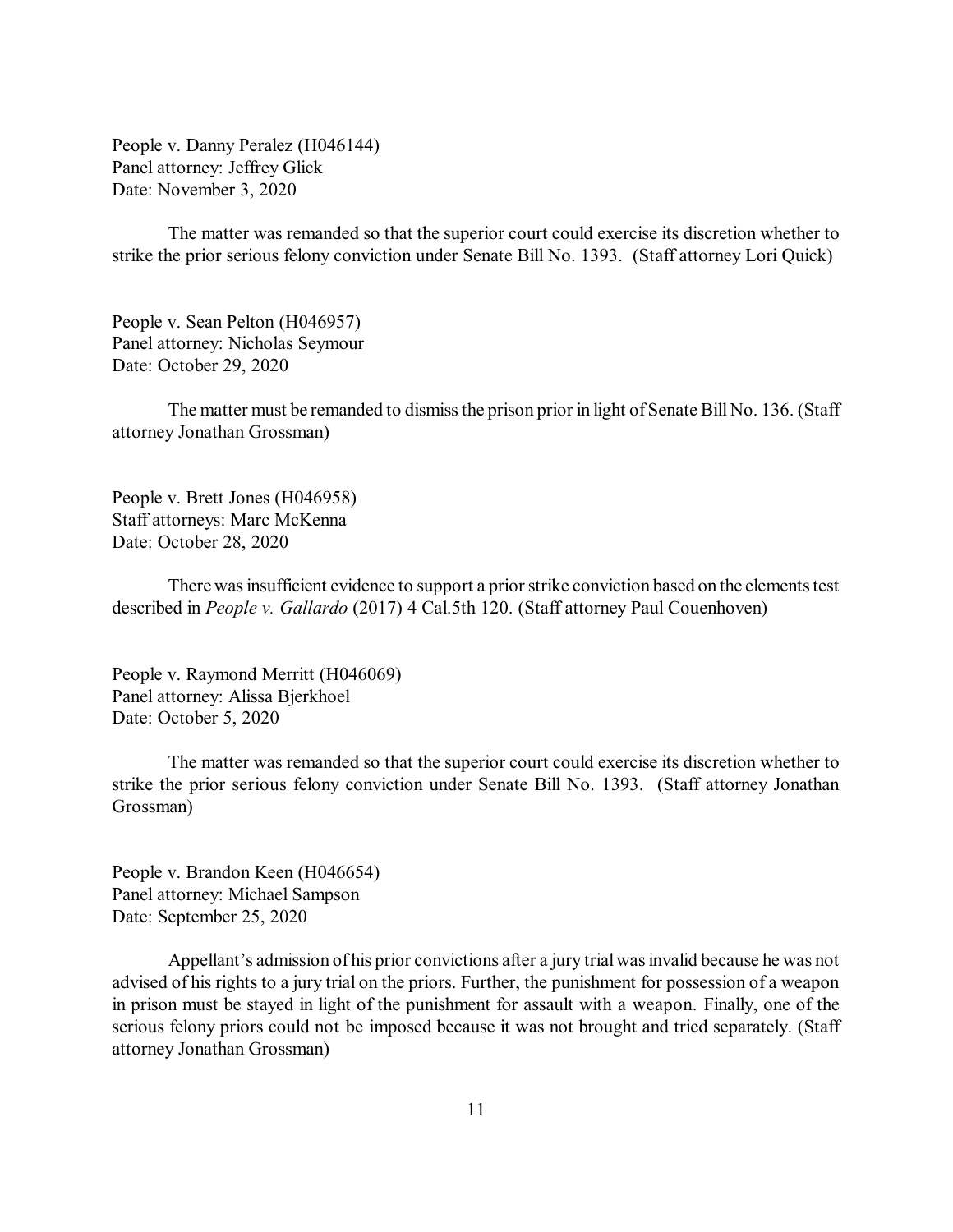People v. Damian Baxter (H045042) Panel attorney: Jennifer Mannix Date: September 24, 2020

The matter must be remanded to dismiss the prison prior in light of Senate Bill No. 136 and to give the court the opportunity to exercise its discretion whether to strike the firearms enhancement under S.B. 620. (Staff attorney Jonathan Grossman)

In re R.R. (H047519) Panel attorney: Paul Kraus Date: September 24, 2020

The electronic search condition of probation was unreasonable. (Staff attorney Lori Quick)

People v. Phillip Ortega (H045850) Panel attorney: Sara Ruddy Date: September 23, 2020

The matter must be remanded to give the court the opportunity to exercise its discretion whether to strike the firearms enhancement under S.B. 620. (Staff attorney Lori Quick)

People v. Curtis Hautman (H047735) Panel attorney: Allen Weinberg Date: September 18, 2020

The matter was remanded for the court to determine presentence conduct credits to which appellant was entitled for court-ordered home detention before conviction. (Staff attorney Lori Quick)

People v. David Alaniz (H046586) Panel attorney: Paul Kraus Date: August 28, 2020

The abstract of judgment must be amended to eliminate restitution fines that were not orally imposed. (Staff attorney Lori Stuart)

People v. Valle (H046670)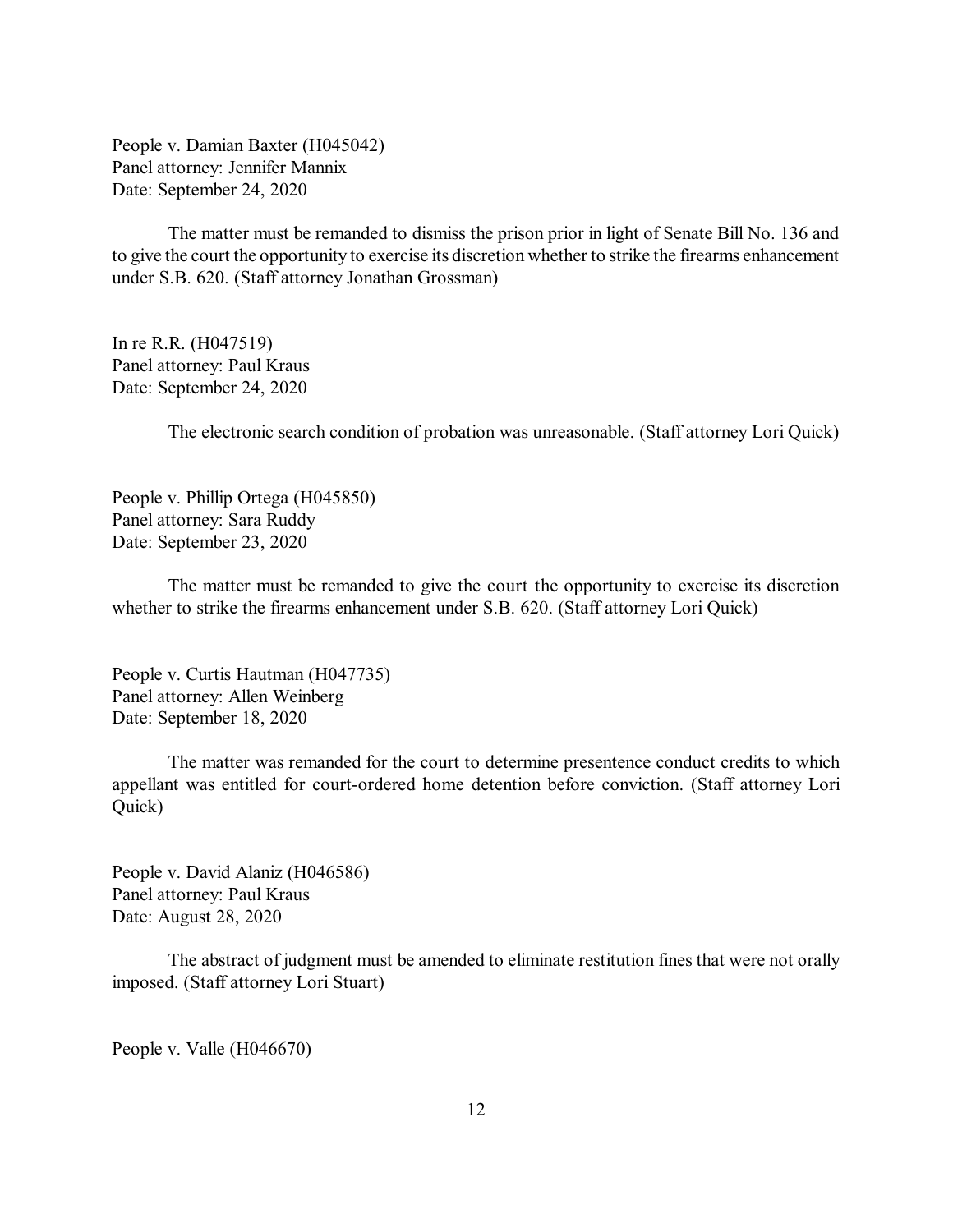Staff attorney: Paul Couenhoven Date: August 21, 2020

The defendant was convicted of various counts for abusing his wife. The court ordered him to register as a sex offender for an offense that does not require it. The court of appeal decided there was insufficient evidence the offense was committed out of compulsion or sexual gratification, which is required when the court exercises its discretion in deciding whether to impose sex registration under Penal Code section 290.006.

People v. Juan Elias (H046685) Panel attorney: Steven Torres Date: August 12, 2020

The punishment for criminal threat must be stayed under Penal Code section 654 in light of the punishment for robbery. Further, the consecutive term for attempted robbery must be eight months. Finally, the defendant was entitled to additional presentence credits. (Staff attorney Anna Stuart)

People v. Derek Rayo (H047280) Panel attorney: Lise Breakey Date: July 31, 2020

The matter must be remanded to dismiss the prison prior in light of Senate Bill No. 136. It was not sufficient to only strike the punishment. (Staff attorney Anna Stuart)

People v. Joseph Klotz (H045825) Attorney: Robert Beles and Paul McCarthy Date: July 29, 2020

The punishment for stalking must be stayed pursuant to Penal Code section 654 in light of the punishment for criminal threats and aggravated mayhem. (SDAP was not involved in this appeal)

People v. Jereme Brown (H045689) Panel attorney: Eric Weaver Date: July 20, 2020

The matter was remanded so that the superior court could exercise its discretion whether to strike the prior serious felony conviction under Senate Bill No. 1393. (Staff attorney Paul Couenhoven)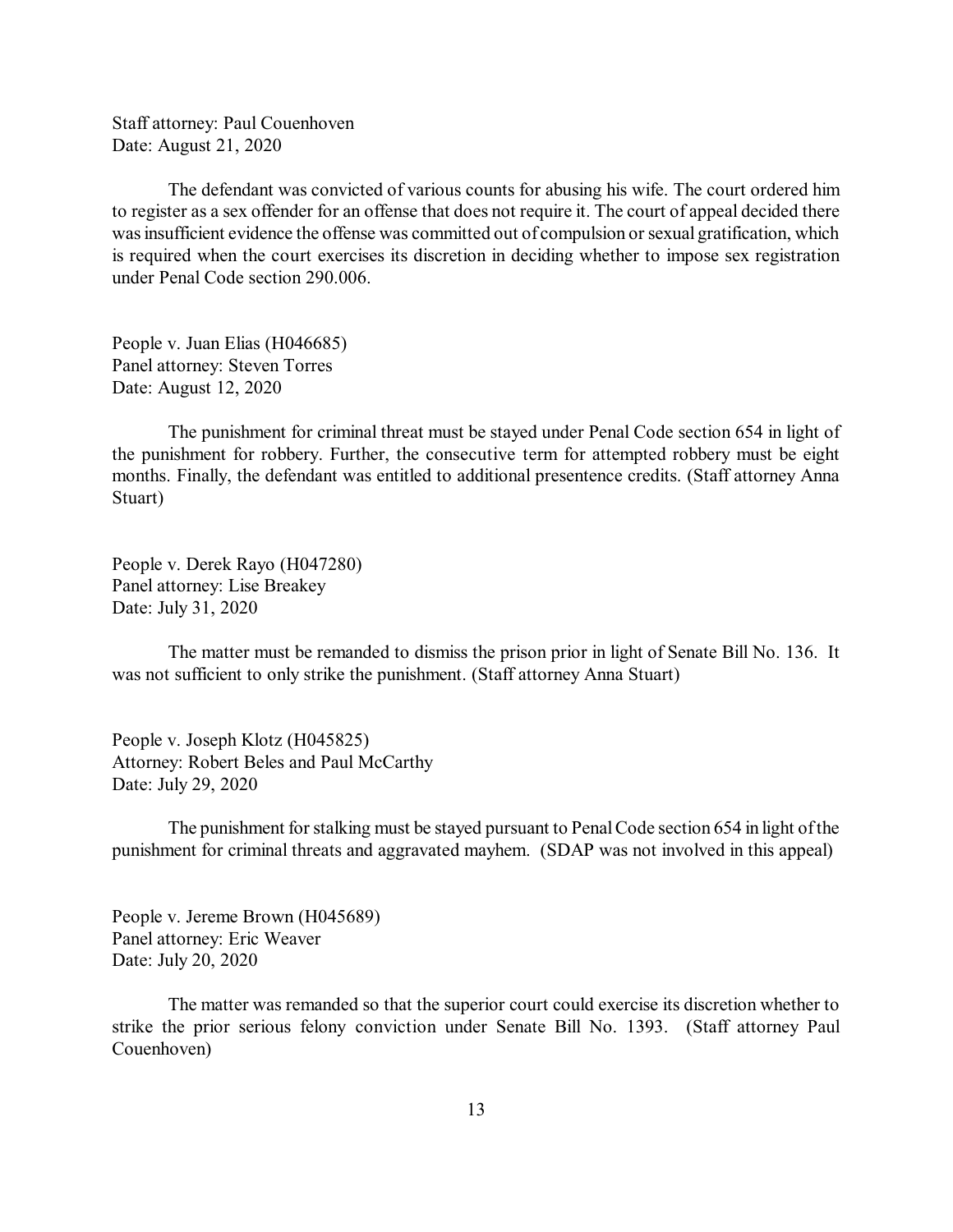People v. Freddy Cruz (H046055) Panel attorney: Teresa Biagini Date: July 10, 2020

The abstract of judgment must be modified to reflect the court's oral pronouncement of the sentence. (Staff attorney Jonathan Grossman)

People v. Abraham Arellano (H047502) Staff attorney: Joseph Doyle Date: June 29, 2020

The court ordered that appellant receive additional presentence credits.

People v. Ervey Luna (H045433) Panel attorney: Karriem Baker Date: June 23, 2020

The court ordered that appellant receive additional presentence credits. (Staff attorney Lori Quick)

People v. Fernando Mateo Lopez (H043949) Panel attorney: Mark Greenberg Date: June 17, 2020

The matter was remanded so that the superior court could exercise its discretion whether to strike the firearms enhancement under Senate Bill No. 620. (Staff attorney Jonathan Grossman)

People v. Cary Crittenden (H045195) Panel attorney: Brian McComas Date: June 5, 2020

The court erred in imposing a \$150 restitution fine for a misdemeanor in addition to a \$300 restitution fine for felony convictions in the same case when the intent of the court was to impose the minimum fine. (Staff attorney William Robinson)

People v. Joshua Tannahill (H047468) Panel attorney: Michael Sampson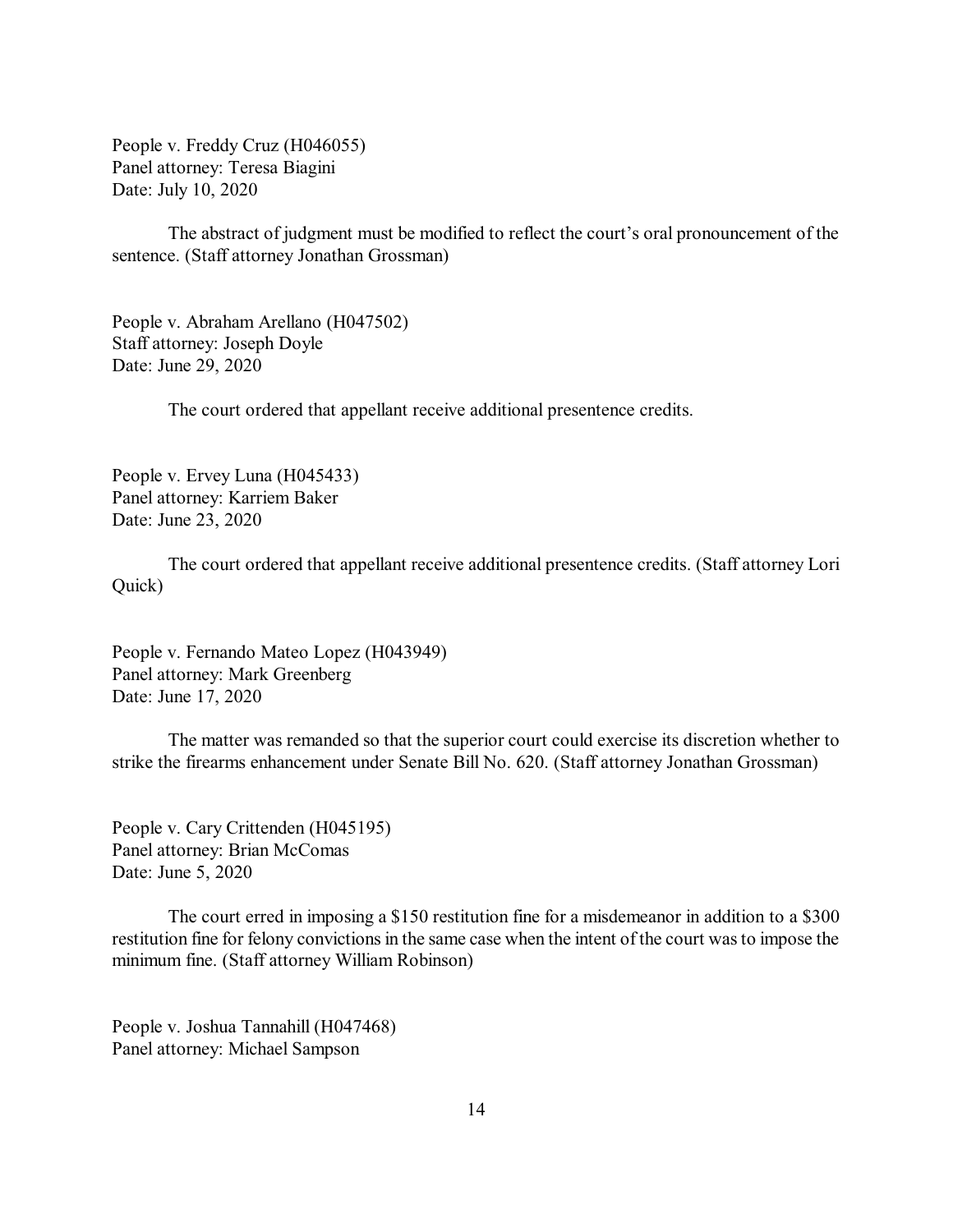Date: May 29, 2020

The matter must be remanded to dismiss the prison prior in light of Senate Bill No. 136. (Staff attorney Patrick McKenna)

People v. Daisy Robles (H045795) Panel attorney: Gene Vorobyov Date: May 29, 2020

The court lacked the authority to impose an administrative fee for collecting victimrestitution for one on mandatory supervision. (Staff attorney Jonathan Grossman)

People v. Ricardo Gomez (H046937) Panel attorney: Rudy Alejo Date: May 19, 2020

The matter was remanded so that the superior court could exercise its discretion whether to strike the prior serious felony conviction under Senate Bill No. 1393. (Staff attorney Jonathan Grossman)

In re I,R. (H047069) Panel attorney: Michael Reed Date: May 12, 2020

An electronic search condition was unreasonable for a minor who had not used electronic devices in his offenses. (Staff attorney Lori Quick)

People v. William Lindley (H045361) Panel attorney: Joy Maulitz Date: May 4, 2020

The matter must be remanded to dismiss the prison prior in light of Senate Bill No. 136 (Staff attorney Jonathan Grossman)

People v. Jose Romero (H046964) Staff attorney: Paul Couenhoven Date: April 17, 2020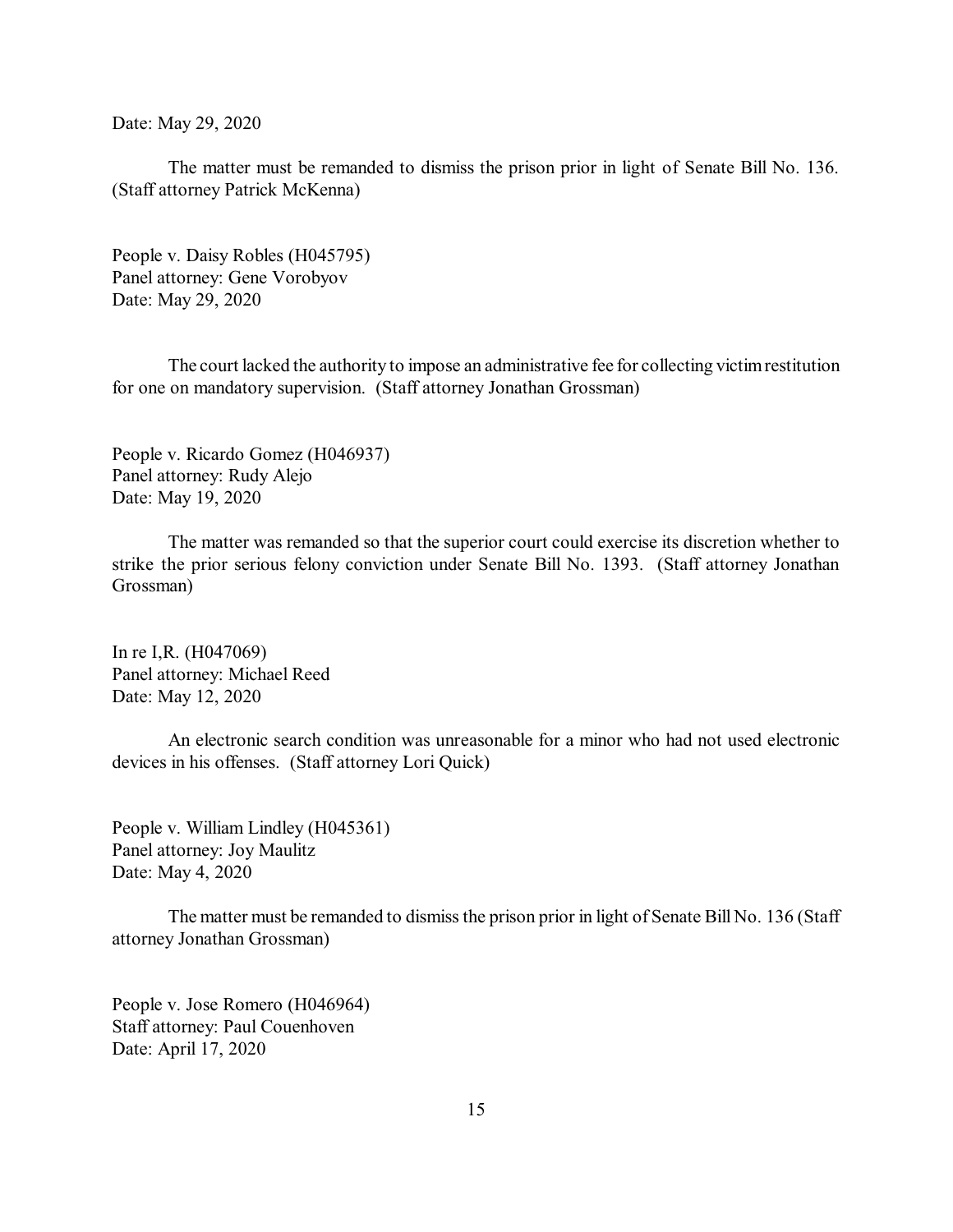The prison prior must be stricken in light of Senate Bill No. 136.

People v. Davion Smith (H045505) Panel attorney: Candace Hale Date: April 14, 2020

There was insufficient evidence appellant was at least 16 years old when he suffered the juvenile strike. Further, the prison prior in light of Senate Bill No. 136. (Staff attorney William Robinson)

People v. John Rogan (H046394) Staff attorney: Lori Quick Date: April 7, 2020

The prior prison commitments must be stricken in light of Senate Bill No. 136.

People v. Eddie Criado (H045429) Panel attorney: Paul Kraus Date: April 1, 2020

The prior prison commitment must be stricken in light of Senate Bill No. 136. (Staff attorney Paul Couenhoven)

People v. Felipe Yanez (H042268) Panel attorney: Stephanie Adratkas Date: March 20, 2020

The matter was remanded to dismiss prior drug trafficking conviction and the prior prison commitment, and for the court to exercise its discretion whether to dismiss the prior serious felony conviction. (Staff attorney Lori Quick)

People v. Kevin Phaing (H043958 et al.) Attorneys: Paul Carroll and William Robinson Date: March 20, 2020

The matter was remanded so that the superior court could exercise its discretion whether to strike the firearms enhancement under Senate Bill No. 620.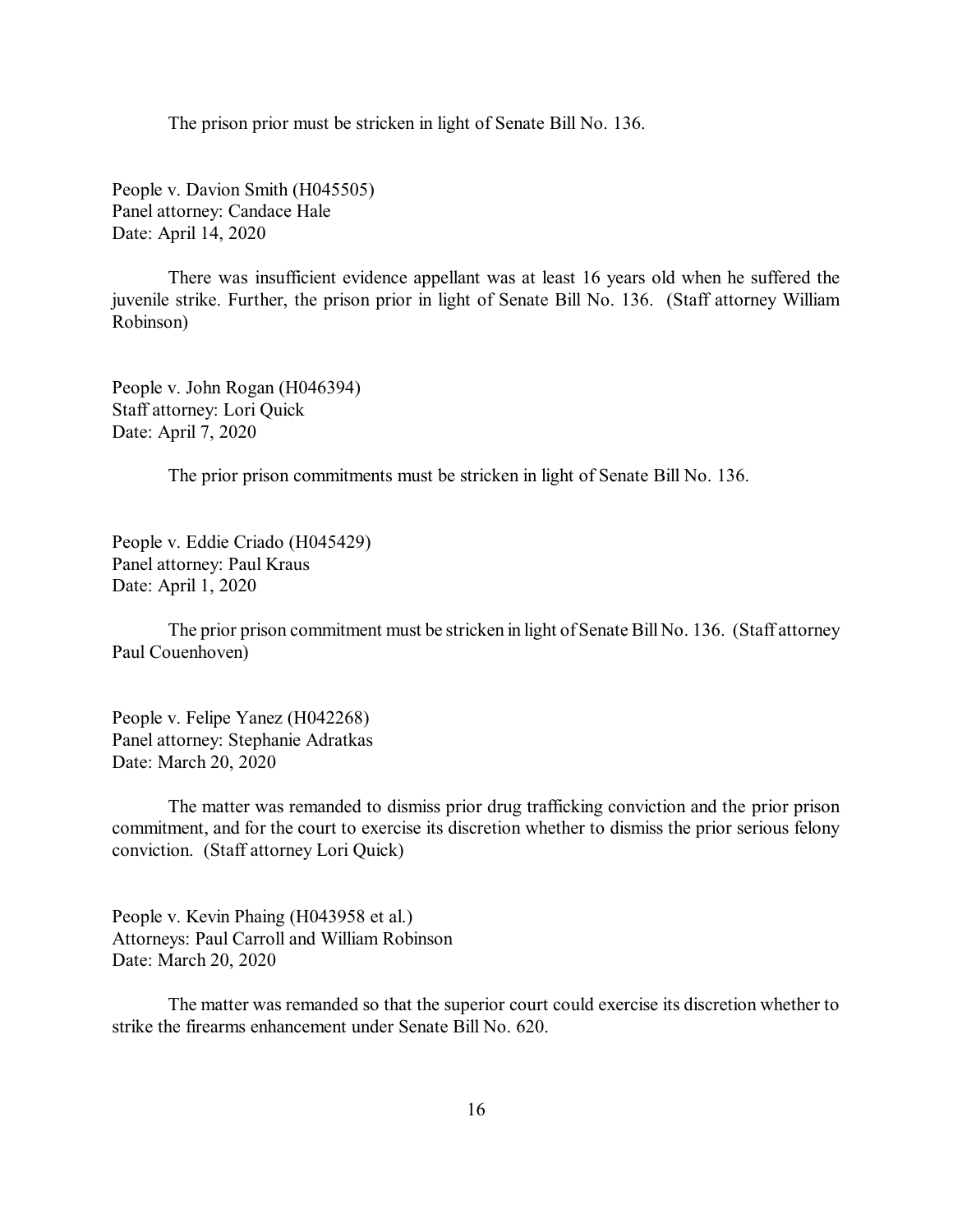People v. Julio Herrera (H044475) Attorneys: Lauren Dodge and William Robinson Date: March 20, 2020

The prior prison commitments must be stricken in light of Senate Bill No. 136.

People v. Terry Pinaire (H044338) Panel attorney: Jeffrey Glick Date: March 9, 2020

The prior prison commitment must be stricken in light of Senate Bill No. 136. (Staff attorney Paul Couenhoven)

In re J.Q. (H046988) Panel attorney: Michael Reed Date: March 8, 2020

The juvenile court found the minor committed an assault with a deadly weapon, among other things, and ordered he serve a year in juvenile hall. The matter was remanded for the court to declare whether the offense was a felony or a misdemeanor and to determine the maximum confinement time. (Staff attorney Jonathan Grossman)

People v. Paul Aledo (H045164) Panel attorney: Jeffrey Kross Date: February 25, 2020

The matter was remanded so that the superior court could exercise its discretion whether to strike the firearms enhancement under Senate Bill No. 620. (Staff attorney Jonathan Grossman)

People v. Antonio Villa (H046515) Panel attorney: Karriem Baker Date: February 21, 2020

The prior prison commitment must be stricken in light of Senate Bill No. 136. (Staff attorney Jonathan Grossman)

People v. Khai Ashford (H045811) Panel attorney: Michael Sampson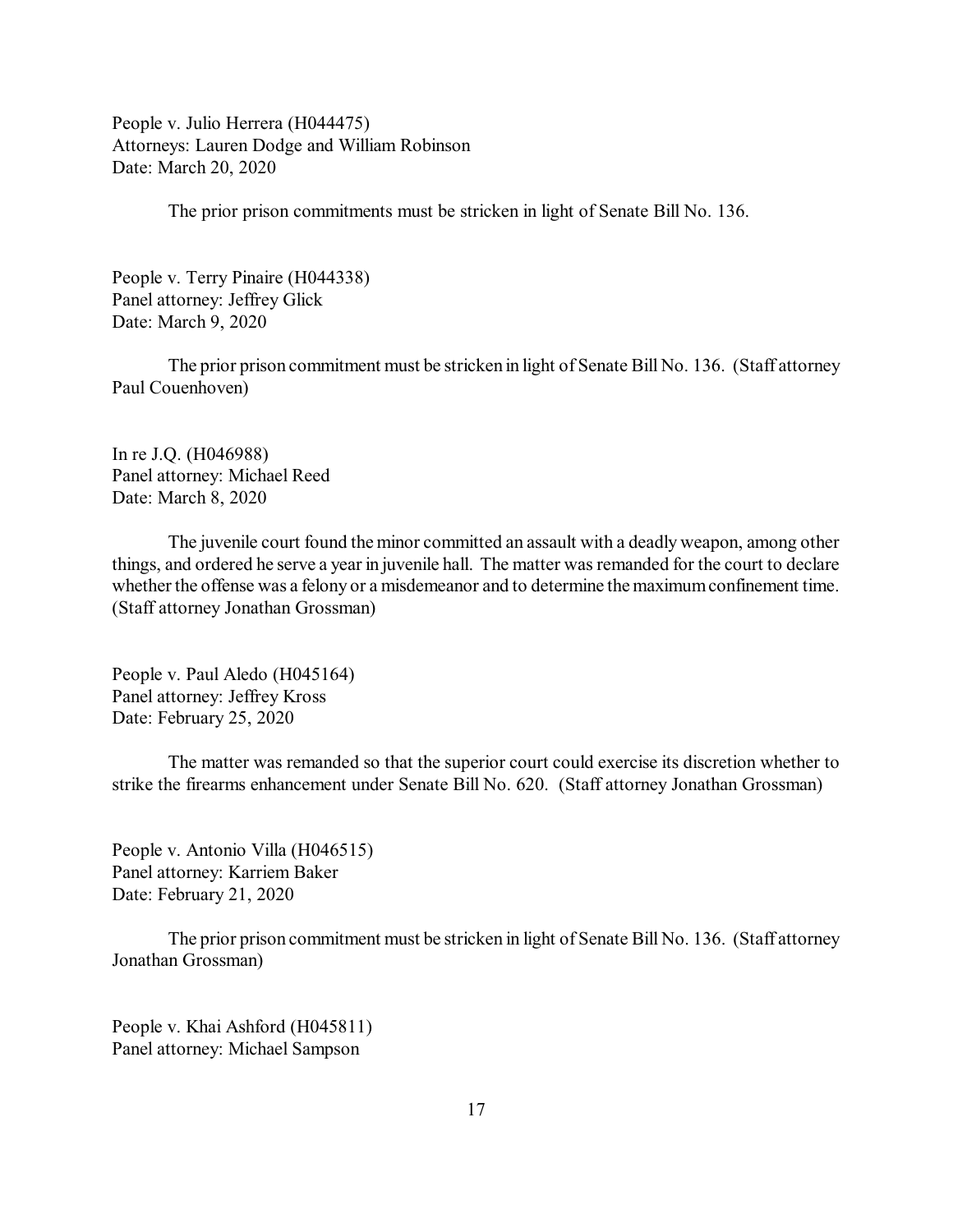Date: February 20, 2020

The matter was remanded so that the superior court could exercise its discretion whether to strike the prior serious felony conviction under Senate Bill No. 1393. (Staff attorney Lori Quick)

People v. Omar Ramirez (H046181) Panel attorney: Rachel Varnell Date: February 11, 2020

The matter was remanded so that the superior court could exercise its discretion whether to strike the prior serious felony conviction under Senate Bill No. 1393. (Staff attorney Jonathan Grossman)

People v. Bobadilla (H046381) Panel Attorney: Caitlin Plummer Date: February 7, 2020

The minute order of the sentencing and the abstract of judgment were amended to correctly reflect the sentence. (Staff attorney Jonathan Grossman)

People v. Shane Murray (H046565) Staff attorney: Paul Couenhoven Date: January 22, 2020

The punishment for possession for sale must be stayed in lieu of the punishment for transporting the drugs for sale.

People v. Jose Santana (H044594) Staff attorney: Anna Stuart Date: January 21, 2020

The matter was remanded so that the superior court could exercise its discretion whether to strike the prior serious felony conviction under Senate Bill No. 1393 and to strike the prior prison commitment enhancement under Senate Bill No. 136.

People v. Jose Sotelo (H045745) Staff attorneys: Patrick McKenna and William Robinson Date: January 14, 2020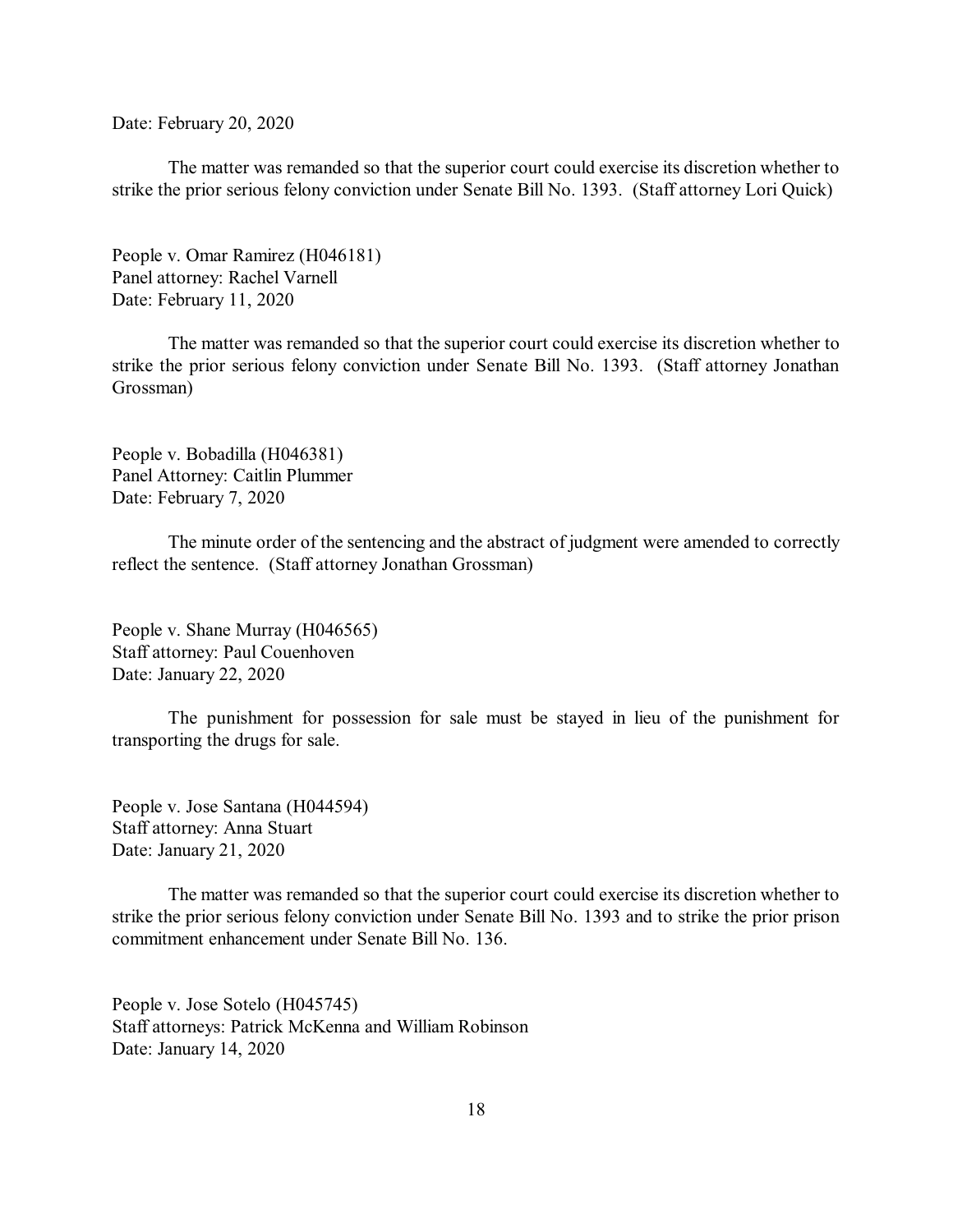<span id="page-18-0"></span>Under*In re Ricardo P.*, a probation condition requiring retention ofInternet browsing history was unreasonable.

People v. Kenneth Wilder (H046983) Staff attorney: Lori Quick Date: January 13, 2020

The minute order was amended to reflect that certain allegations were dismissed as part of the plea bargain.

People v. Duane Jefferson (H045728) Panel attorney: Joy Maulitz Date: January 8, 2020

Appellant was convicted of possession of drugs for sale with a gang enhancement. The gang enhancement made the possession charge a serious felony and subject to a three strikes sentence, and it permitted a five year term due to a prior serious felony conviction. The court also added two years for the gang enhancement. Because appellant was subject to double punishment for the gang enhancement, the two years must be stayed under Penal Code section 654. Also, the matter was remanded so that the superior court could exercise its discretion whether to strike the prior serious felony conviction under Senate Bill No. 1393. (Staff attorney Paul Couenhoven)

People v. John Wardzala (H046149) Panel attorney: Edward Mahler Date: January 8, 2020

The matter was remanded so that the superior court could exercise its discretion whether to strike the prior serious felony conviction under Senate Bill No. 1393 and to correctly calculate presentence credits. (Staff attorney William Robinson)

## **DEPENDENCY CASES**

In re A.G. (H047951) Panel attorney: Leslie Barry Date: December 18, 2020

In a published decision, the court decided there was a sufficient offer of proof to require a contested hearing on whether the parent-child exception to adoption applied. The opinion is useful for its in depth explanation of what constitutes an adequate offer of proof in general. (Staff attorney Jonathan Grossman)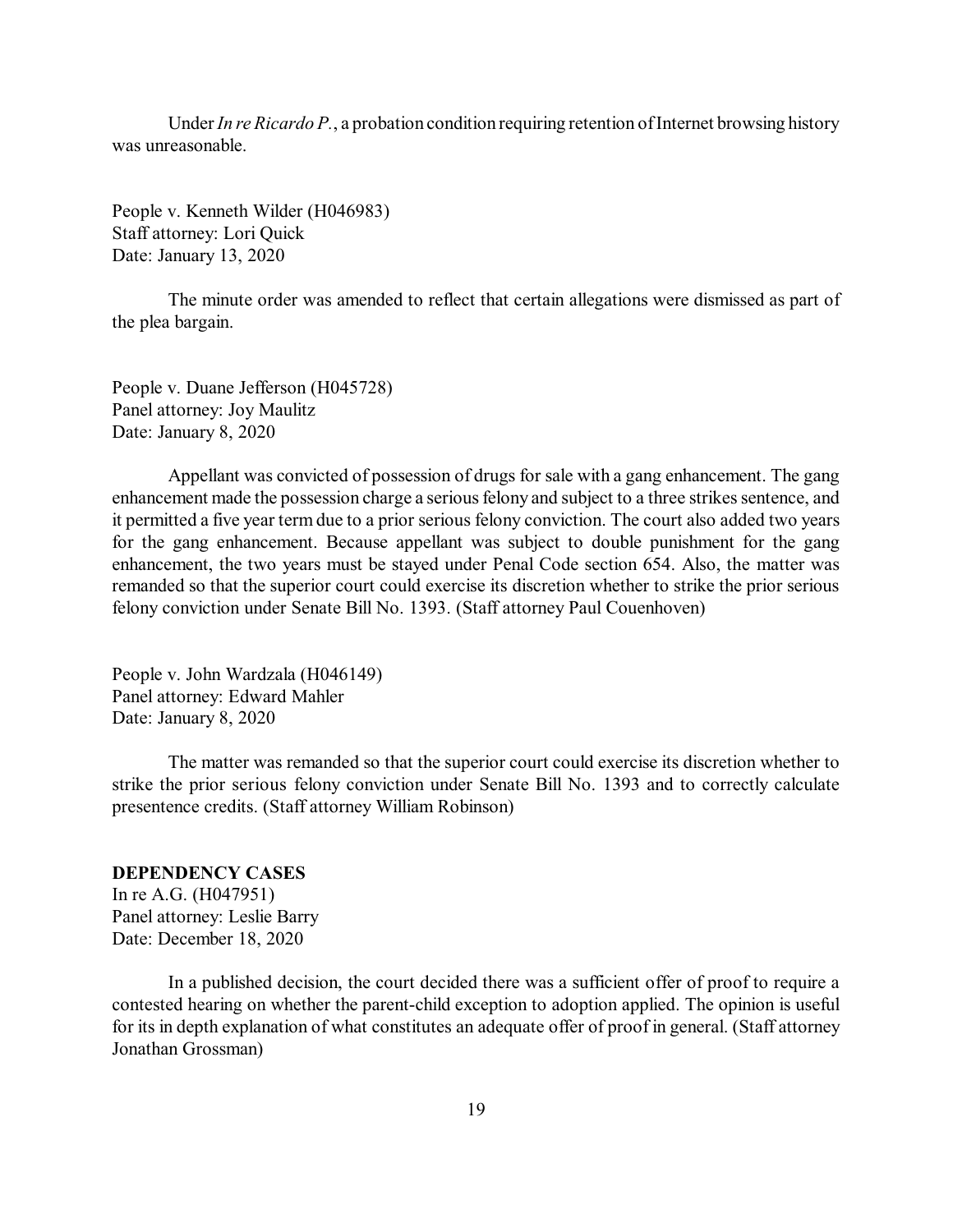In re N.T. (H047669) Panel attorney: Patricia Saucier Date: October 14, 2020

Information that the maternal grandfather was part of a tribe triggered a duty of inquiry under the Indian Child Welfare Act. (Staff attorney Paul Couenhoven)

In re M.P. (H047472) Panel attorneys: James Haworth (minor), Julie Braden (father) Date: October 8, 2020

The mother appealed the exit order permitting only supervised visitation with the child, who was in the custody of the father. It was determined the court did not abuse its discretion. (Staff attorneys Jonathan Grossman and Paul Couenhoven)

In re Amelia C. (H047742) Panel attorney: Neale Gold Date: August 18, 2020

Under the facts of the case, the court abused its discretion in summarily denying the mother's request to modifyits previous orders under Welfare and InstitutionsCode section 388.(Staff attorney Jonathan Grossman)

In re S.W. (H047682) Panel attorney: Nicole Williams Date: May 28, 2020

The matter was remanded in order to provide proper notice under the Indian Child Welfare Act. (Staff attorney Jonathan Grossman)

In re K.S. (H047377) Panel attorney: Jamie Moran Date: March 24, 2020

The matter was remanded so that child protective services can comply with the notice requirement of the Indian Child Welfare Act. (Staff attorney Jonathan Grossman)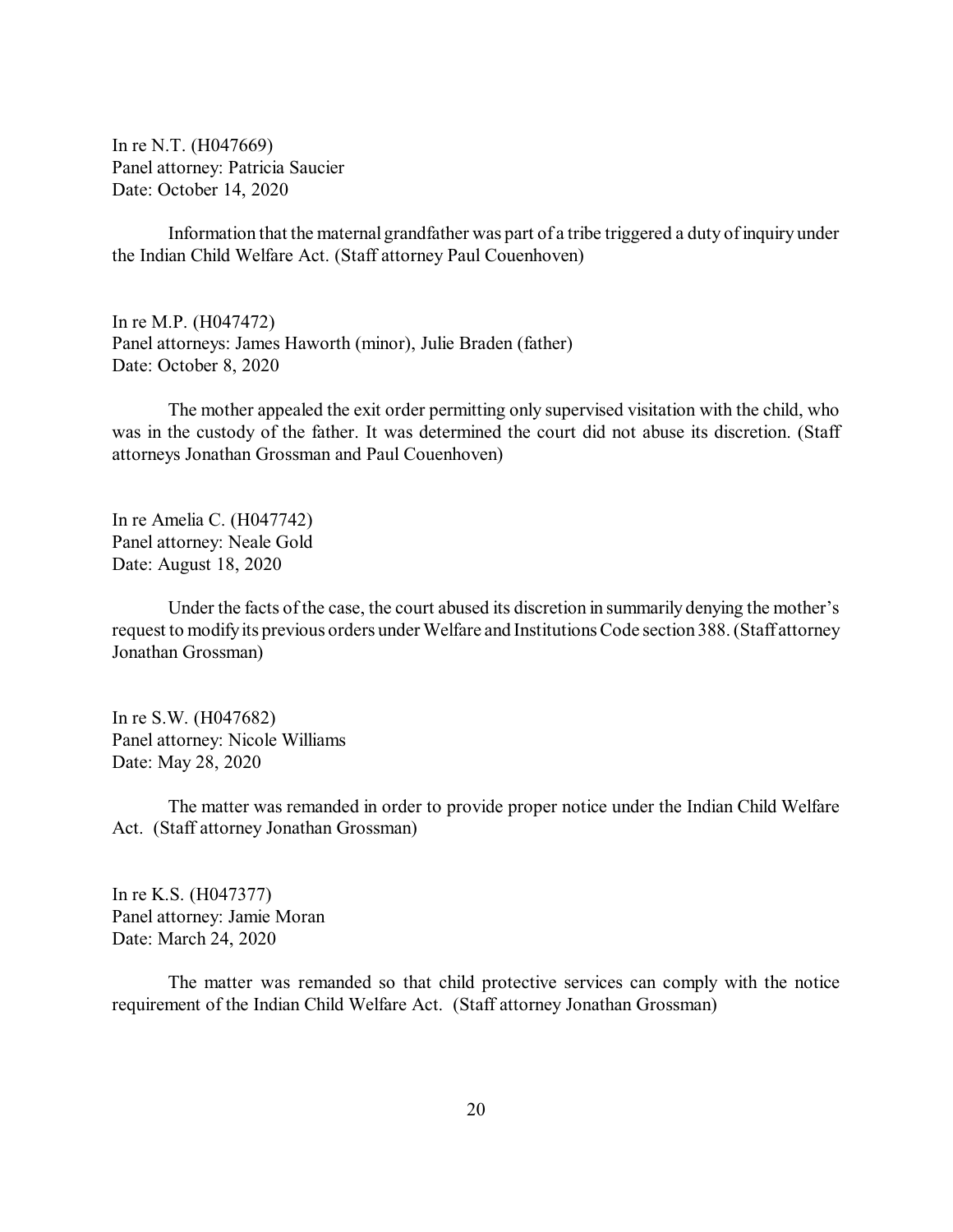<span id="page-20-0"></span>J.R. v. Superior Court (H047279) Attorney: John Nieman, Office of Dependency Counsel Date: February 5, 2020

The court granted relief on a petition for an extraordinary dependency writ. The juvenile court violated due process in proceeding to a hearing to terminate reunification services just one day after an addendum social worker report was issued that was lengthy and contained significant evidence in support of the Department's position. (SDAP was not involved in this matter)

M.M. v. Superior Court (H047564) In pro per Date: February 5, 2020

The court granted relief on a petition for an extraordinary dependency writ for failure to provide reasonable services in arranging visitation. (SDAP was not involved in this matter)

#### **HABEAS CORPUS**

In re Guillermo Bran (H046835) Panel attorney: Brian McComas Date: August 31, 2020

Petitioner filed a petition to vacate his conviction under Penal Code section 1437.7 because he was not properly advised of immigration consequences. The petition was denied because he was still in constructive custody; the petition to vacate applies only if the person is not in custody. The proper habeas corpus petition was filed in the Court of Appeal, which resulted in the issuance of an order to show cause. (Staff attorney Lori Quick)

In re Chavez (H046921) Staff attorney: Joseph Doyle Date: July 1, 2020

In a published decision, the court decided that prisoners who are sex registrants are eligible for early parole under Proposition 57.

In re Camarillo (H047265) Panel attorney: Caitlin Plummer Date: March 10, 2020

The court of appeal issued an order to show cause. Appellant claimed on habeas corpus he